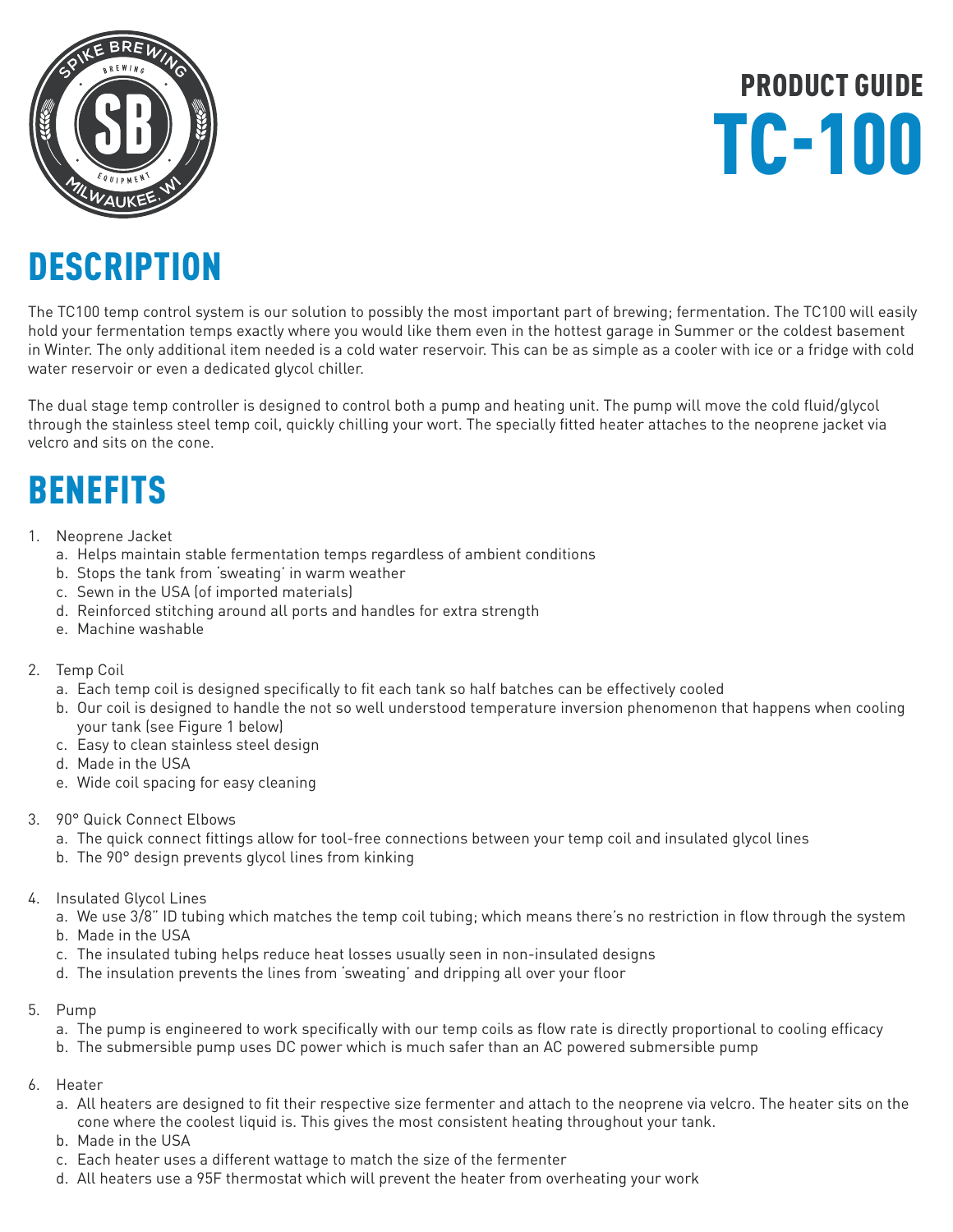

PRODUCT GUIDE TC-100

### TEMPERATURE INVERSION

At temperatures of 40F+ the beer inside your conical will have a standard temperature gradient with warmer on the top and cooler on the bottom. At around 40F this actually flips; a temperature inversion occurs. Due to density changes the colder beer will now be on the top and the warmer beer will be on the bottom.

To combat this our coil design has two configurations for cooling (refer to Figure 1) which will give the best results for either maintaining fermentation temps or cold crashing your beer.

- Temps of 40F+: You'll want the 'In' line to be the top of the coil and the 'Return' line to be the end of the coil that bends straight vertical. This will keep the coldest fluid at the top where your beer is the warmest.
- Temps under 40F: You'll want the 'In' line to be the coil run that goes straight to the bottom and the 'Return' line to be where the coil starts. This will keep the coldest fluid at the bottom where your beer is the warmest.



Figure 1

~40F+ Under 40F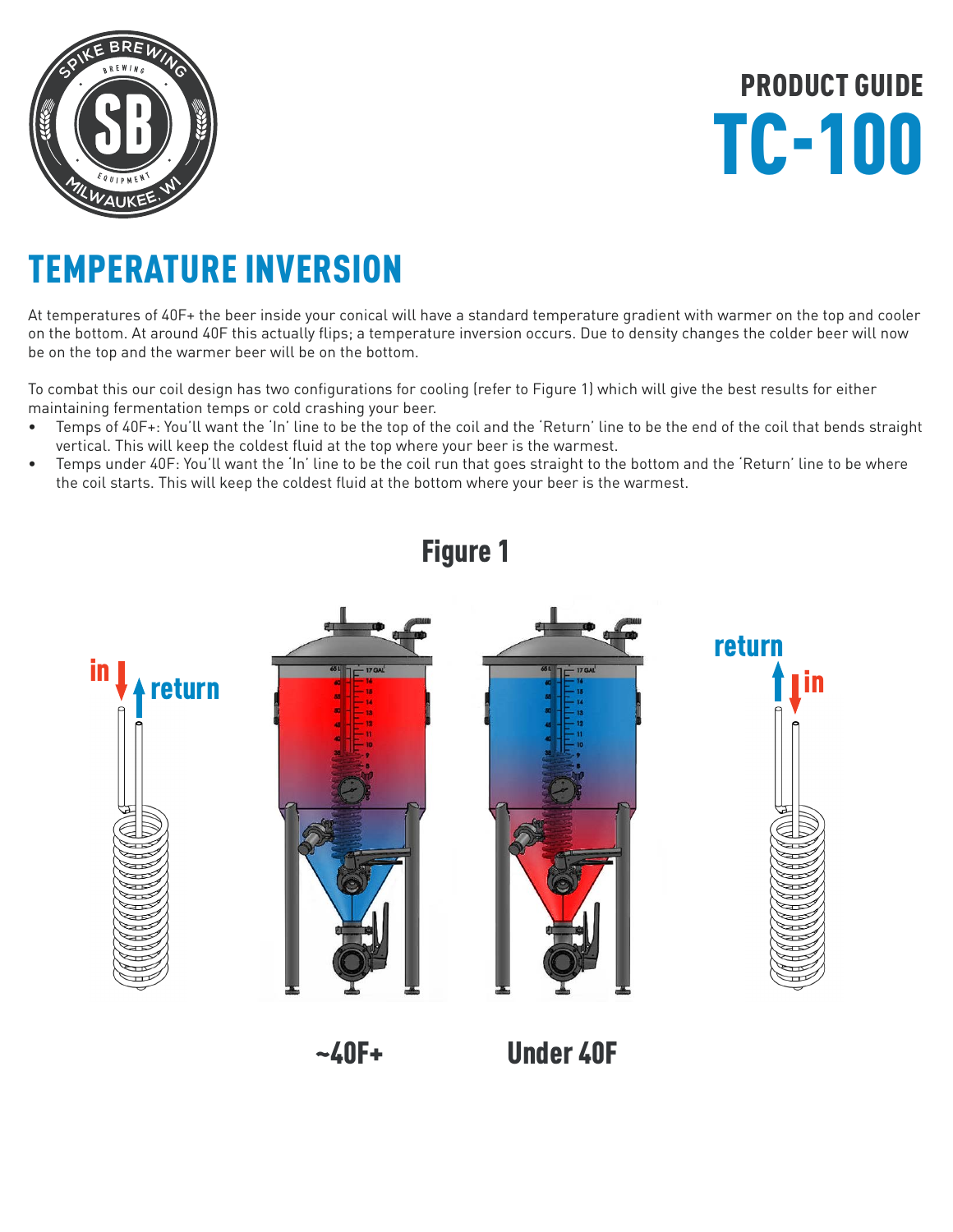

### PARTS LIST

## PRODUCT GUIDE TC-100



### HOW TO CLEAN

1. Neoprene Jacket

a. The jacket is machine washable and can be put into your dryer

2. Temp Coil

a. You can either use the CIP ball and clean in place or remove the coil and soak in brewery wash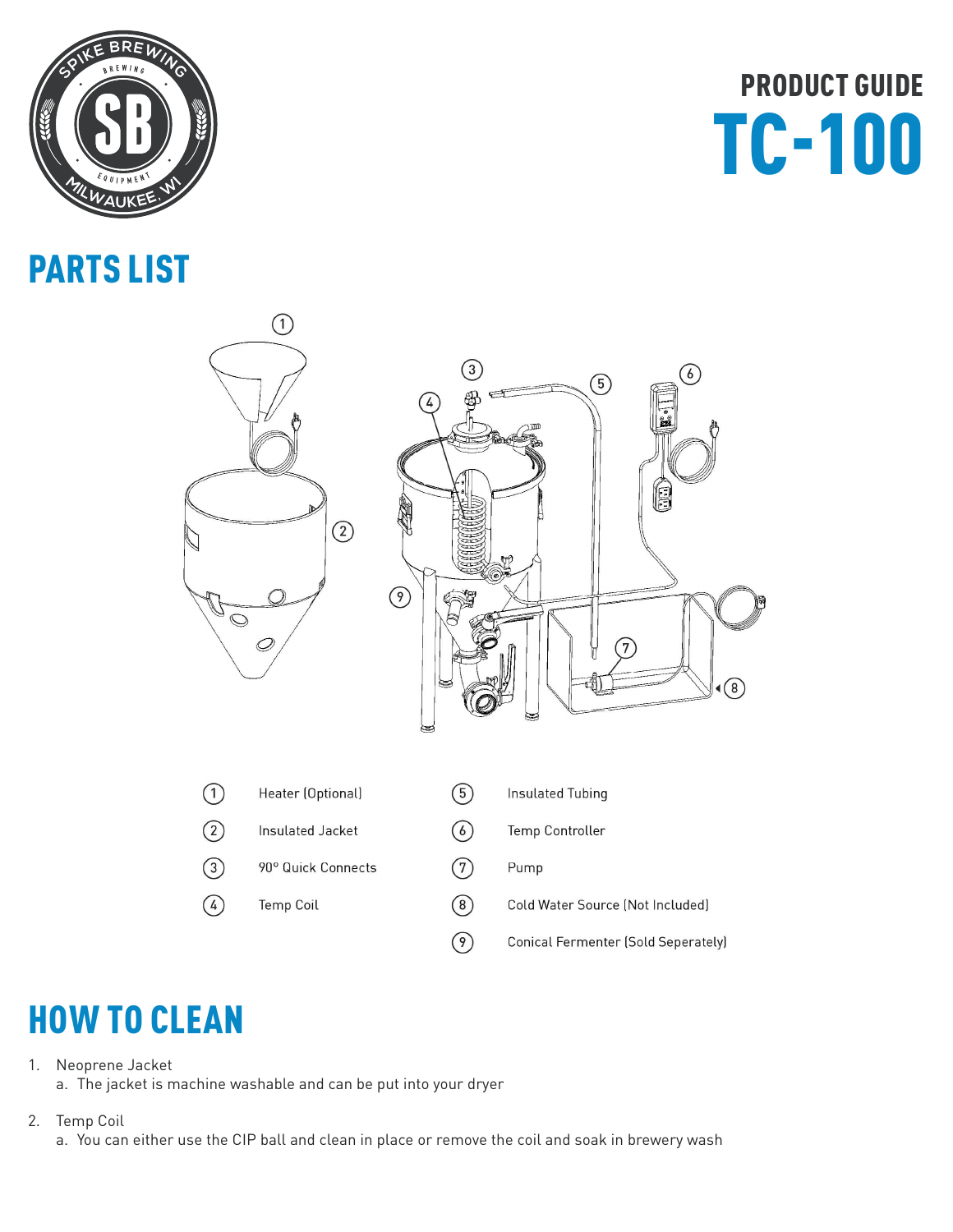# **TC-100 ASSEMBLY**





If you purchased the **optional** heating unit, attach it to the inside of the neoprene jacket.

- a. Feed the power cord through the small hole in the back of the jacket **b.** Align the 3 black velcro strips on the heater with the 3 gray velcro strips on the inside of the neoprene jacket and press to attach
- c. Pull the power cord through the hole so there is no slack inside the jacket





With the conical upside down and none of the accessories attached to the conical, slide the insulated jacket over the legs, welded ports and handles through all of the correlating holes.





Flip the conical right side up, attach your lid to the conical, and affix your temp coil to the 4" TC port

Attach your 90° quick connect elbows to the temp coil inlet and outlet

Attach both tubes from one end of your insulated tubing to the other ends of the 90° quick connect elbows. Make sure to push these in until they pop into place.





a. Next, attach one of the tubes from the opposite end of your insulated tubing to your pump b. Leave the other end free to act as the return into your coil. c. Submerge the pump into your cold water source





a. Plug in your pump to the "cooling" plug b. Plug in your heater to the 'heating' plug







Push the temp probe from the controller all the way into the thermowell port Pro Tip: Wrap the excess cord around the thermowell port.

### **Controller Setup**



The 'TEMP' readout on your controller is the temperature inside the fermenter.



3

down arrow

The 'SET' readout is what temp you would like the fermenter to be maintaned at

To change the 'SET' temp, simply push the up or